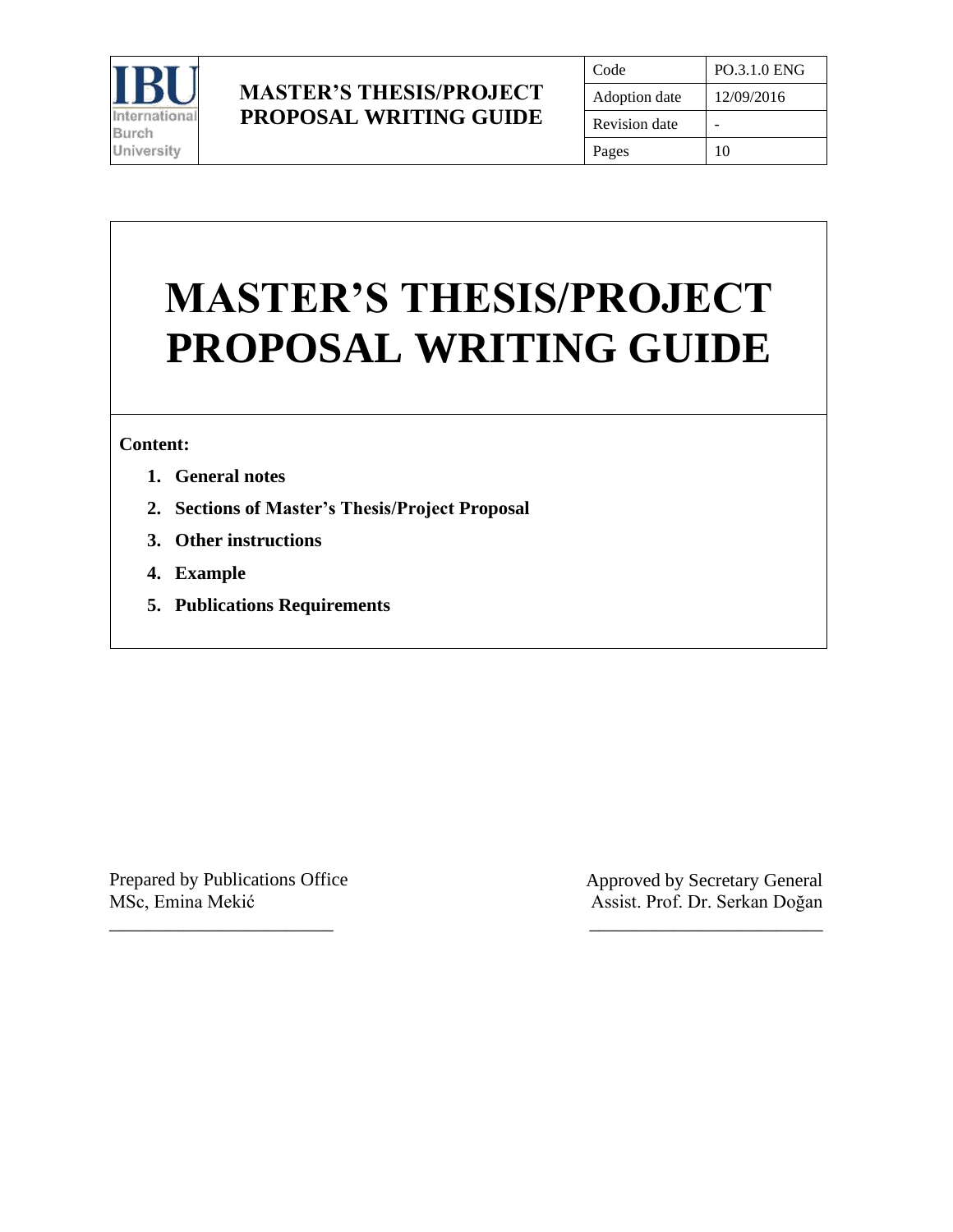

## **1. General notes**

Master's Thesis/Project proposals should be written in academic writing style and submitted in typescript and free of any typographical errors. Acceptance of the Master's Thesis/Project proposal depends on many factors, including the nature of the proposed research, the quality of the ideas, student's ability to commit to an demanding period of research study, the methodology used and, last but not least, student's ability to communicate her or his ideas to the committee. Please note that this guide encompasses general writing guidelines and rules and that it does no guarantee committee acceptance and defense scheduling. Please, pay attention to the publication requirements listed in the end of this document, which are prerequisites for Master's Thesis/Project defense.

## **2. Sections of Master's Thesis/Project Proposal**

The Master's Thesis/Project proposal should be comprised of the following<sup>1</sup>:

- 1. **Title**  Title of the Master's Thesis/Project
- 2. **Summary** Using 200 words, describe the purpose, theoretical background on which you are grounding your research, sample and methodology used, expected results and possible limitations.
- 3. **Introduction**  Briefly explain the background of the research, clarify the major issues and the reasons why you decided to focus on them. Concisely present your research statement.
- 4. **Theoretical Background**  Reference works that are necessary for the analysis and are crucial to your research. (Optional)
- 5. **Literature review –** Describe, in detail, the development of the field of your interest in terms of research that has been conducted in your field of choice so far. Be sure to include most of the recent research.
- 6. **Hypotheses (Research Questions) and Research Model –** Present the hypotheses/research questions you have developed based on the literature, as well as model you are proposing.
- 7. **Methodology -** Present your sample design and data collection, research instrument(s), research material used, means of data analyses. Present these within the context of your research (in terms of data collection)
- 8. **Data and findings –** Describe the data you have collected and the findings of your research.
- 9. **Conclusion –** In short, present the conclusions of your research.
- 10. **References –** List all resources you have consulted during your writing<sup>2</sup> .

<sup>&</sup>lt;sup>1</sup> Sections may slightly vary according to the nature of your research

<sup>2</sup> See the sample proposal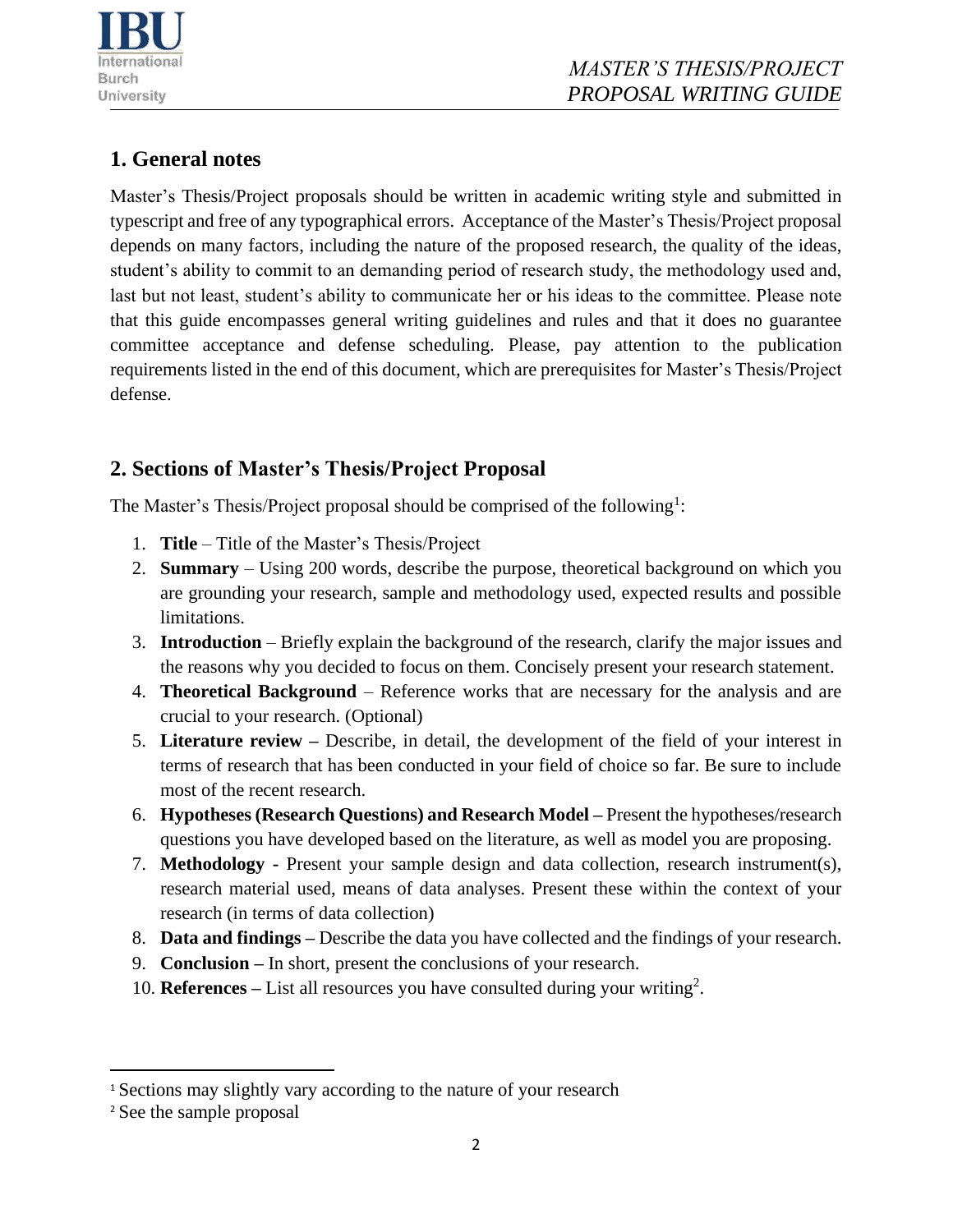

#### **Table 1:** Master's Thesis/Project Proposal Checklist

| <b>WRITING MASTER'S THESIS/PROJECT PROPOSAL – CHECKLIST<sup>3</sup></b> |                                                                                                                                                                                                                                                                                                                                                                                                                                                                                                |                              |  |  |  |
|-------------------------------------------------------------------------|------------------------------------------------------------------------------------------------------------------------------------------------------------------------------------------------------------------------------------------------------------------------------------------------------------------------------------------------------------------------------------------------------------------------------------------------------------------------------------------------|------------------------------|--|--|--|
| <b>Main Section</b>                                                     | <b>Subsections</b>                                                                                                                                                                                                                                                                                                                                                                                                                                                                             | <b>Checked</b><br>(Put Tick) |  |  |  |
| Abstract                                                                | The objectives<br>The methodology you will use<br>The Suggestions you possibly have<br>The overall conclusion you can make                                                                                                                                                                                                                                                                                                                                                                     |                              |  |  |  |
| <b>Introduction</b>                                                     | The need for research for your selected topic<br>The importance of your research<br>The objectives of your research<br>The methodology you will use<br>Expected Contributions of your research to the field<br>Introducing the remaining sections of your research proposal                                                                                                                                                                                                                    |                              |  |  |  |
| Literature<br><b>Review</b>                                             | Introducing the Literature Review Section<br>Reporting the relevant past research (10 works at least)<br>Giving the summary of the reported relevant past research (10 works at least)<br>The variables and sub-items table with references (or any other extraction from your<br>literature review based on which you will make your research)                                                                                                                                                |                              |  |  |  |
| <b>Research</b><br>questions<br>and model                               | State research questions/hypothesis developed out of literature and present a model<br>with relations (if applicable for the nature of your research)                                                                                                                                                                                                                                                                                                                                          |                              |  |  |  |
| Data                                                                    | Data Characteristics<br><b>Respondent Characteristics</b><br>Company Characteristics (if applicable for the nature of your research)                                                                                                                                                                                                                                                                                                                                                           |                              |  |  |  |
| Methodology                                                             | Giving brief information about the used technique<br>How the technique is applied<br>The response rate (if applicable for the nature of your research)                                                                                                                                                                                                                                                                                                                                         |                              |  |  |  |
| <b>Results</b>                                                          | Reporting the results of the applied technique                                                                                                                                                                                                                                                                                                                                                                                                                                                 |                              |  |  |  |
| <b>Discussion</b>                                                       | Comparing your results with the results of the others (reported in your literature<br>review)                                                                                                                                                                                                                                                                                                                                                                                                  |                              |  |  |  |
| <b>Conclusion</b>                                                       | Whether your research become successful and why<br>The limitations of your research<br>The benefits of research for science (if applicable for the nature of your research)<br>The benefits of research for considered companies or other beneficiaries (if applicable<br>for the nature of your research))<br>The benefits of research for government (if applicable for the nature of your research)<br>The benefits of research for society<br>The benefits of research for future research |                              |  |  |  |
|                                                                         | Suggestions for future research in the same field                                                                                                                                                                                                                                                                                                                                                                                                                                              |                              |  |  |  |

<sup>&</sup>lt;sup>3</sup> This checklist aims to help you in writing progress. The sections may vary based on the context of the research. This is a merely general guideline that can be adjusted according to the characteristics of your research (i.e. within the scope of basic sciences introduction and literature review might just be one section. Please consult within your department for details).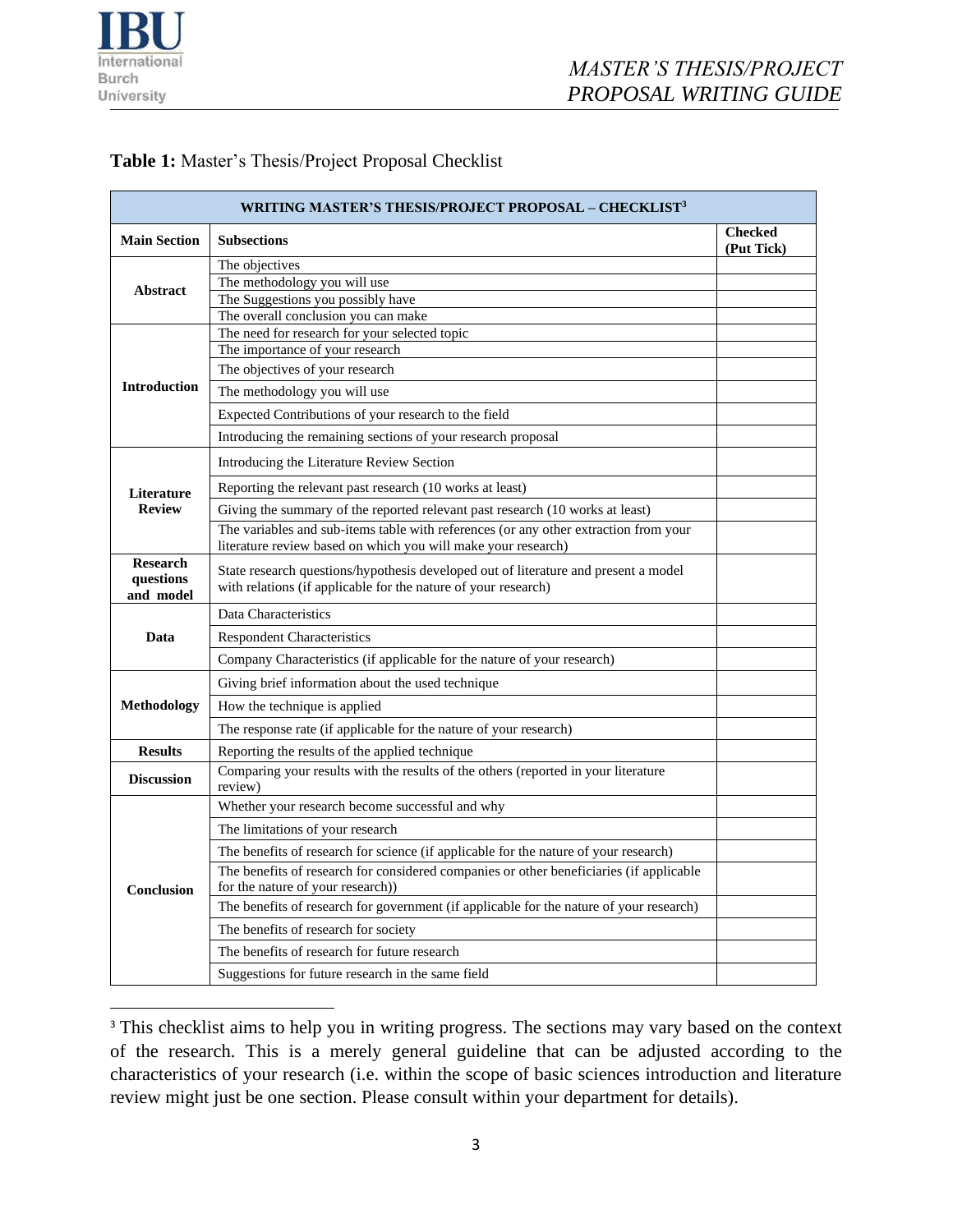

## **3. Other instructions**

Please use Times New Roman, 12 pt., margins narrow, spacing 1.0 with headings in uppercase and bold and subheadings in italic. Number of pages cannot be less than 5 nor bigger than 7 pages (not including title page, list of references and appendices). Title page should be prepared according to the standard University guide.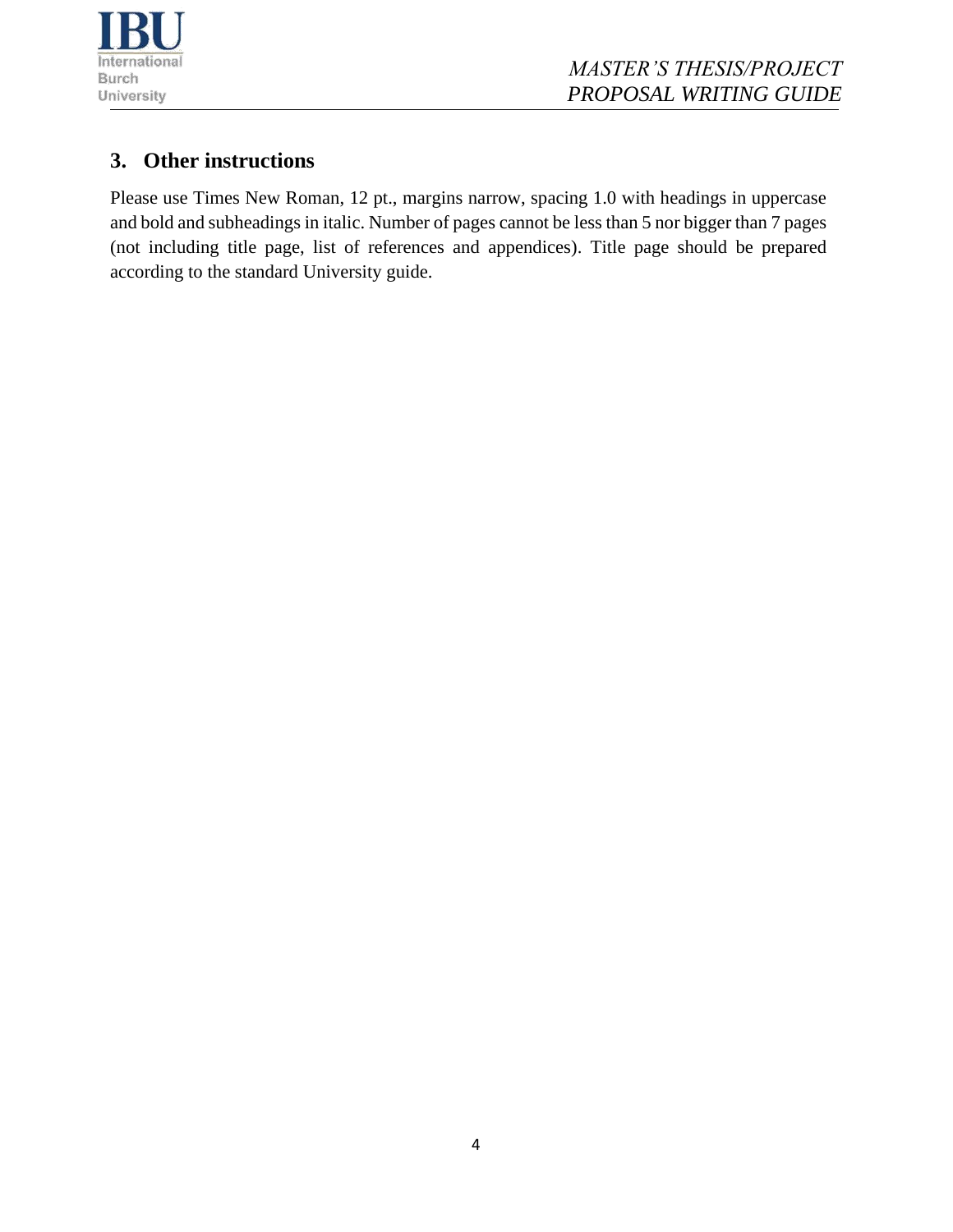

## **4. Example of Master's Thesis/Project Proposal**

INTERNATIONAL BURCH UNIVERSITY FACULTY OF … DEPARTMENT OF …



## TITLE OF THE MASTER'S THESIS/PROJECT PROPOSAL

## MASTER'S THESIS/PROJECT PROPOSAL STUDENT NAME AND SURNAME

Supervisor Supervisor's title, name and surname

## SARAJEVO

June, 2016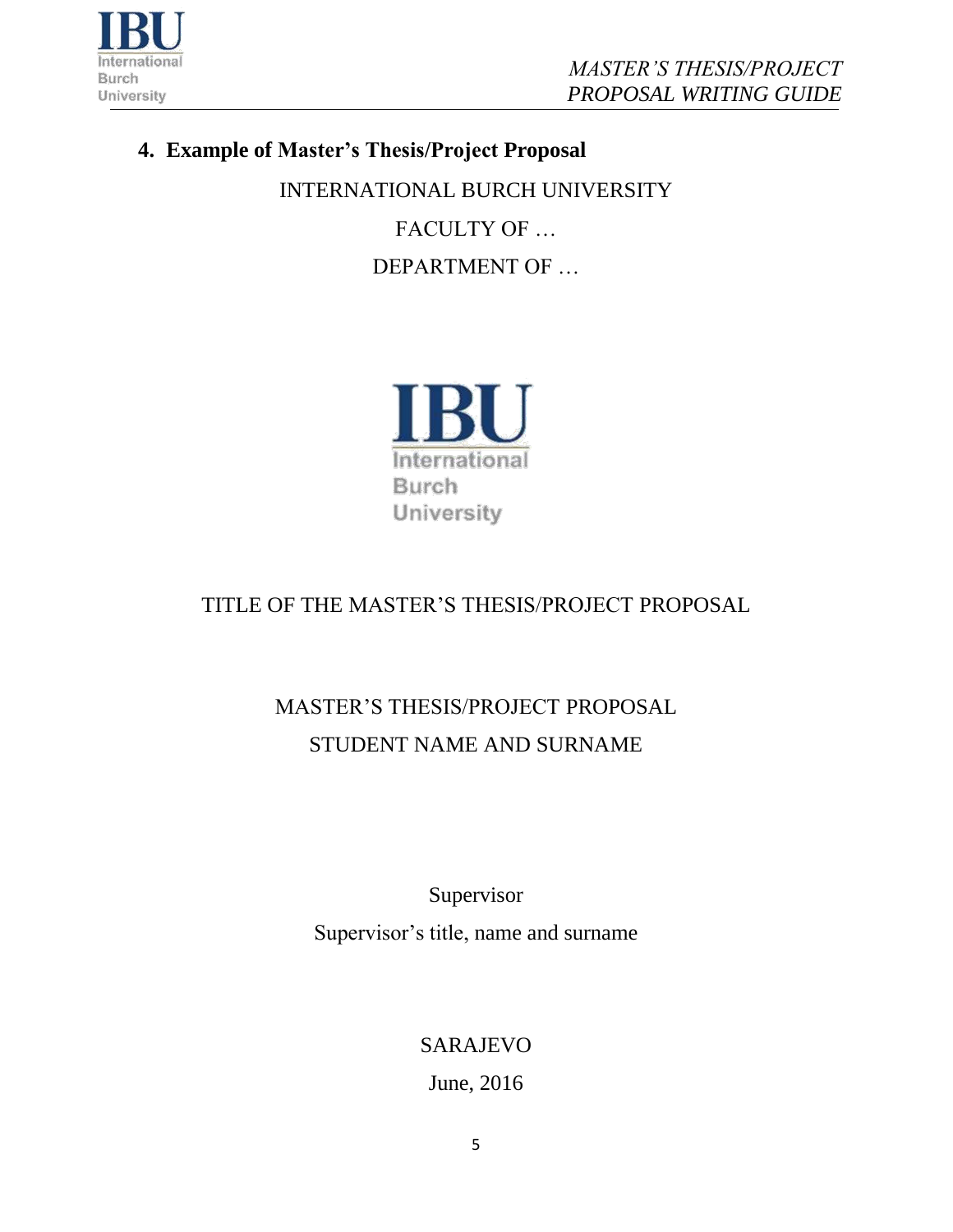

### **SUMMARY**

Because of the growing effects of the globalization in various business environments, the manufacturing industry is expected to be effective and yet efficient. According to this, in planning, scheduling and controlling a project, which is a combination of various activities, project management techniques (PERT and CPM) are used. Therefore, the research question is how will the implementation of CPM and PERT influence the effectiveness and efficiency of furniture company ''Dallas''? The answer to this question is relevant in order to point out the importance of those methods in reducing the project completion time and costs. The data are taken from the furniture company ''Dallas'' and it will be combined with literature reviews. The research study is fueled by the following objectives: First is to determine the activities that are involved in the manufacturing process in selected company. Second is to demonstrate the benefits, as well as the drawbacks that those methods might create in the organization. And third is to demonstrate the influence of CPM and PERT in the entire furniture industry and its competitiveness. Implications of this research paper are evaluation of the project completion time and control of the resources, in order to see that the project is completed within the planned time and cost by using mentioned methods. At the end of the study, the result is expected to help all the [individuals](http://ivythesis.typepad.com/term_paper_topics/2008/05/collaboration-a.html) as well as the [companies](http://ivythesis.typepad.com/term_paper_topics/human_resource_management_of_airline_companies/) to understand more the concept of CPM and PERT methods in reducing the project completion time and costs.

**Keywords:** CPM, PERT, Furniture Company, Optimization

## **INTRODUCTION**

Planning, Scheduling (or organizing) and Control are considered to be basic Managerial functions, and CPM/PERT has been rightfully accorded due importance in the literature on Operations Research and Quantitative Analysis. Far more than the technical benefits, it was found that PERT/CPM provided a focus around which managers could brain-storm and put their ideas together. Most important, it became a useful tool for evaluating the performance of individuals and teams. There are many variations of CPM/PERT which have been useful in planning costs, scheduling manpower and machine time.

The research study is fueled by the following objectives: First is to determine the activities that are involved in the manufacturing process in selected company. Second is to demonstrate the benefits, as well as the drawbacks that those methods might create in the organization. And third is to demonstrate the influence of CPM and PERT in the entire furniture industry and its competitiveness. This paper comprises the possibility to generate importance of CPM and PERT methods in reducing the project completion time and costs in furniture industry. The study can gain advantages that are helpful in the continuous progress of the investigation. One of those advantages is to cover the literature gaps concerning the past studies related to the same subject. In addition, through the collection of information, the study can emphasize the idea about the methods applied in production process in furniture industry.

#### **THEORETICAL BACKGROUND**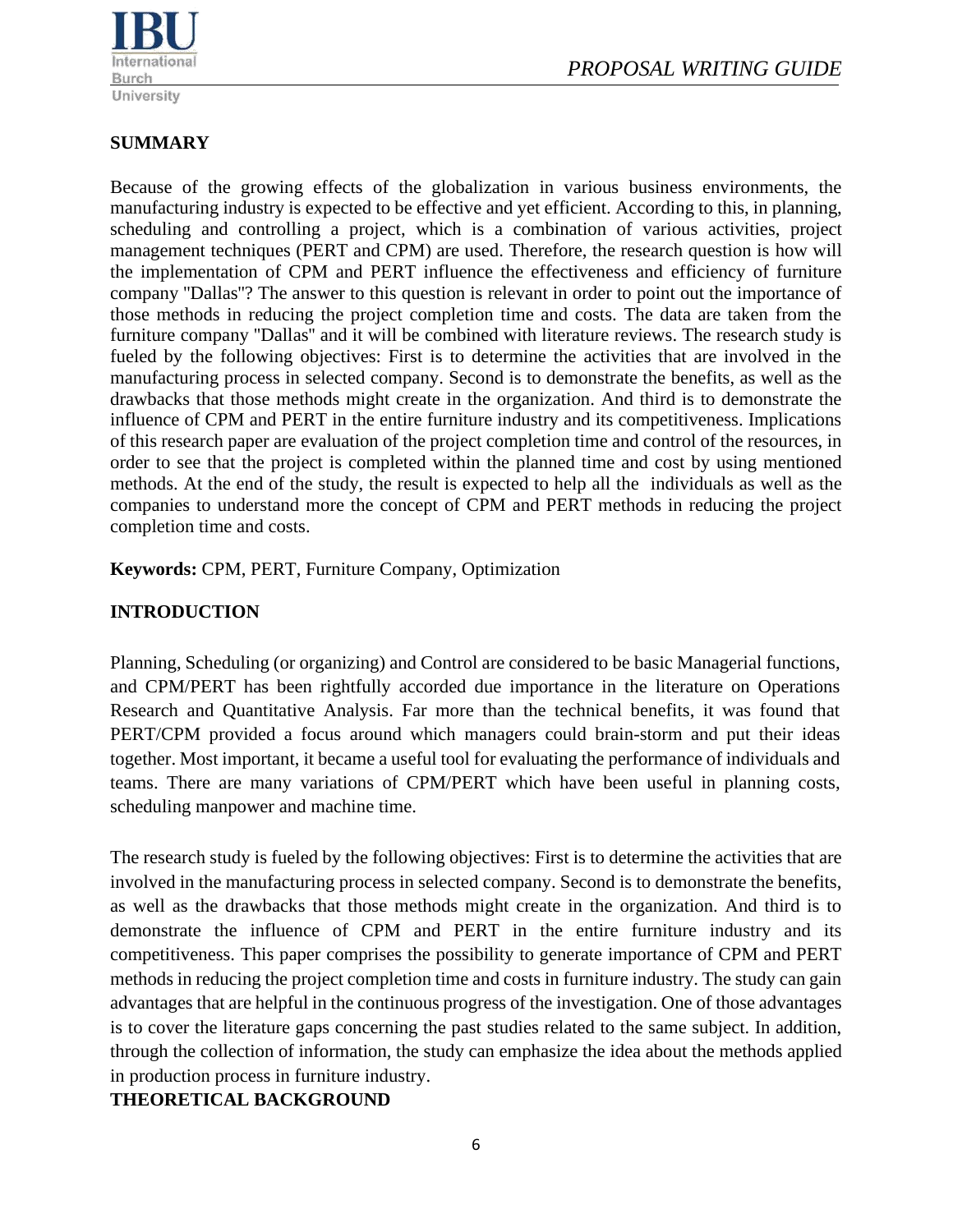

This study directly or indirectly deals with systems theory and TQM theory which are explained in more detail under following sections. Systems theory has been developed by Ludwig von Bertalanffy in his article "General Systems Theory: A New Approach to Unity of Science" in which he presented the foundations for new theory (Bertalanffy, 1951). The origins of TQM theory go back to the work of W. Edwards Deming. His practice of TQM in industry and development of TQM as a discipline of study is significant for scholars and practitioners (Rungtusanatham, et al., 2003).

#### **LITERATURE REVIEW**

Since the development of CPM and PERT during the 1950s, the techniques have been the subject of hundreds of research papers, but little work has been done in the area of the time-cost problem in furniture industry. Research has generally been focused on PERT, since the deterministic CPM presents few problems of interest. Van Slyke (1963) demonstrated several advantages of applying simulation techniques to PERT, including more accurate estimates of the true project length, flexibility in selecting any distribution for activity times, and the ability to calculate "criticality indexes," which are the probability of various activities being on the critical path. Pritsker and Happ (1966) developed a modification of PERT called the Graphical Evaluation and Review Technique (GERT). GERT allowed activity times to follow several different distributions. Project completion time distributions were computed through Monte Carlo simulation.

Kennedy and Thrall (1976) developed a modification of GERT called Project Length Analysis and Evaluation Technique (PLANET). PLANET added the ability to calculate the probability of activities being critical and find the distribution of completion times for each activity. Ramini (1986) proposed an algorithm for crashing PERT networks with the use of criticality indices. Bottlenecks traditionally have multiple feeds into a very narrow path that is critical to the project's completion. Johnson and Schon (1990) used simulation to compare three rules for crashing stochastic networks-also involving the use of criticality indices. Feng, Liu, & Burns, (2000) presented a hybrid approach that combines simulation techniques with a genetic algorithm to solve the time-cost trade-off problem under uncertainty. Lu and Li (2003) suggest that redundant relationships be removed before the backward pass, but they do not provide a procedure as to how to remove them. Lu's method may generate a large number of redundant resource links as demonstrated in the example because it does not consider original technological links of the CPM network when resource links are identified.

Additional authors which have studied various PERT problems via simulation include Klingel (1966), Gray (1969), Burt (1971), Herbert (1979), Schonberger (1981), and Dodin (1984), and Kidd (1986).

#### **RESEARCH QUESTION/ HYPOTHESIS**

The following is the basic question of research paper: *How will the implementation of CPM and PERT influence the effectiveness and efficiency of furniture company ''Dallas''?*

If there is a single critical path, there is still only a 50% probability of the project being completed by the target date, since mean activity times are used to calculate the completion time of the project.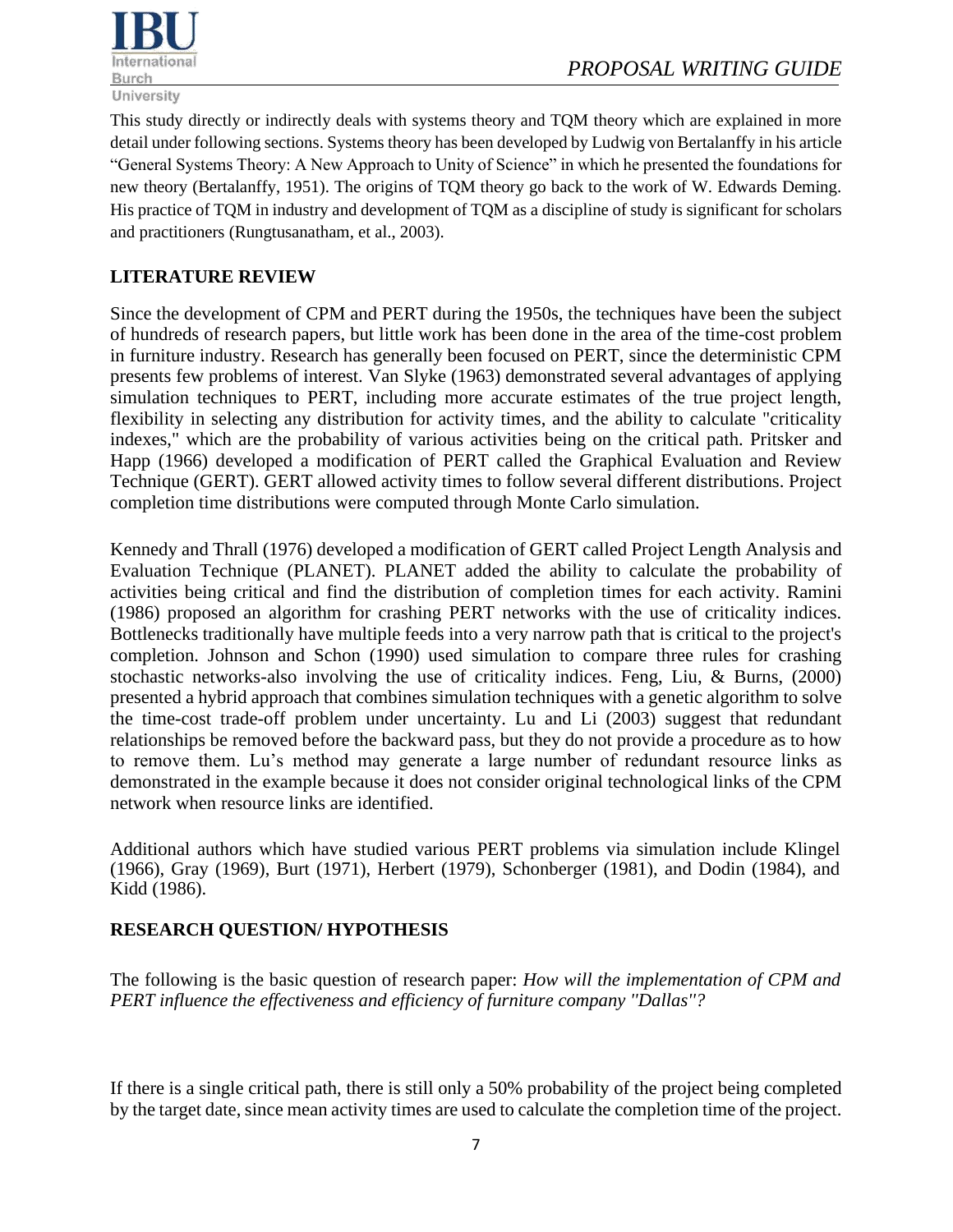

If there are numerous possible critical paths the probability may be much less than 50%. This may be costly if there are penalties for late completion of the project. The complete distribution of project completion time needs to be considered when crashing. Since there may be numerous possible critical paths, crashing a given activity by one time period will not necessarily reduce the completion time of the project by one time period. The expected reduction in project completion time must be considered in addition to the time/cost slope when selecting an activity to be crashed.

Hypothesis: *CPM and PERT considerably reduce the project completion time in furniture company Dallas.* At the end of the study, the result is expected to help all the [individuals](http://ivythesis.typepad.com/term_paper_topics/2008/05/collaboration-a.html) as well as the [companies](http://ivythesis.typepad.com/term_paper_topics/human_resource_management_of_airline_companies/) to understand more the concept of CPM and PERT methods in reducing the project completion time and costs. Apparently, it is expected that final, quantitative results will point out the importance of implementing those methods in planning, scheduling and controlling a project in terms of providing effectiveness and efficiency of furniture company. To test hypothesis, six products from different product lines have been selected. In order to define 'critical path', project duration and cumulative project costs for all of this products, time and cost of all activities in production process need to be presented in table. To do the research successfully, literature reviews related to this field in other industries will be used. Unfortunately, there is a lack of literature reviews of CPM and PERT in furniture industry, which presents a great challenge. The obtained findings are expected to show that these techniques considerably reduce the project completion time. All findings will be compared with previous data of the company (project duration and cumulative project costs of selected products). If they confirm the hypothesis, this paper will help to all managers in furniture industry to implement CPM and PERT to their projects, and by doing that, they will improve effectiveness and efficiency of their organizations. Furthermore, it may challenge other researchers to fulfil gaps in literature reviews related to this topic.

#### **METHODOLOGY**

The applied method in the study is the processing of primary data as a result of direct interview with an expert team in furniture company. The data will be selected respecting the Time schedule (Table 1). In primary data collection, qualitative and quantitative methods can be used, as primarily quantitative study may uses qualitative results to help interpret or explain the quantitative findings. The key point here is that the collected data are unique to this research and, until it is publish, no one else has access to it. It is important to know in advance what questions to ask/areas to cover – they are 'imposed'. When all needed data are provided, then the steps of CPM and PERT can be followed. Through this method, the study can gain advantages that are helpful in the continuous progress of the investigation. It is also important to discover the literature gaps because of the review done to the past studies concerning the same subject. In addition, through the collection of information, the study can emphasize the idea about the CPM and PERT applied in furniture company.

#### **DATA AND FINDINGS**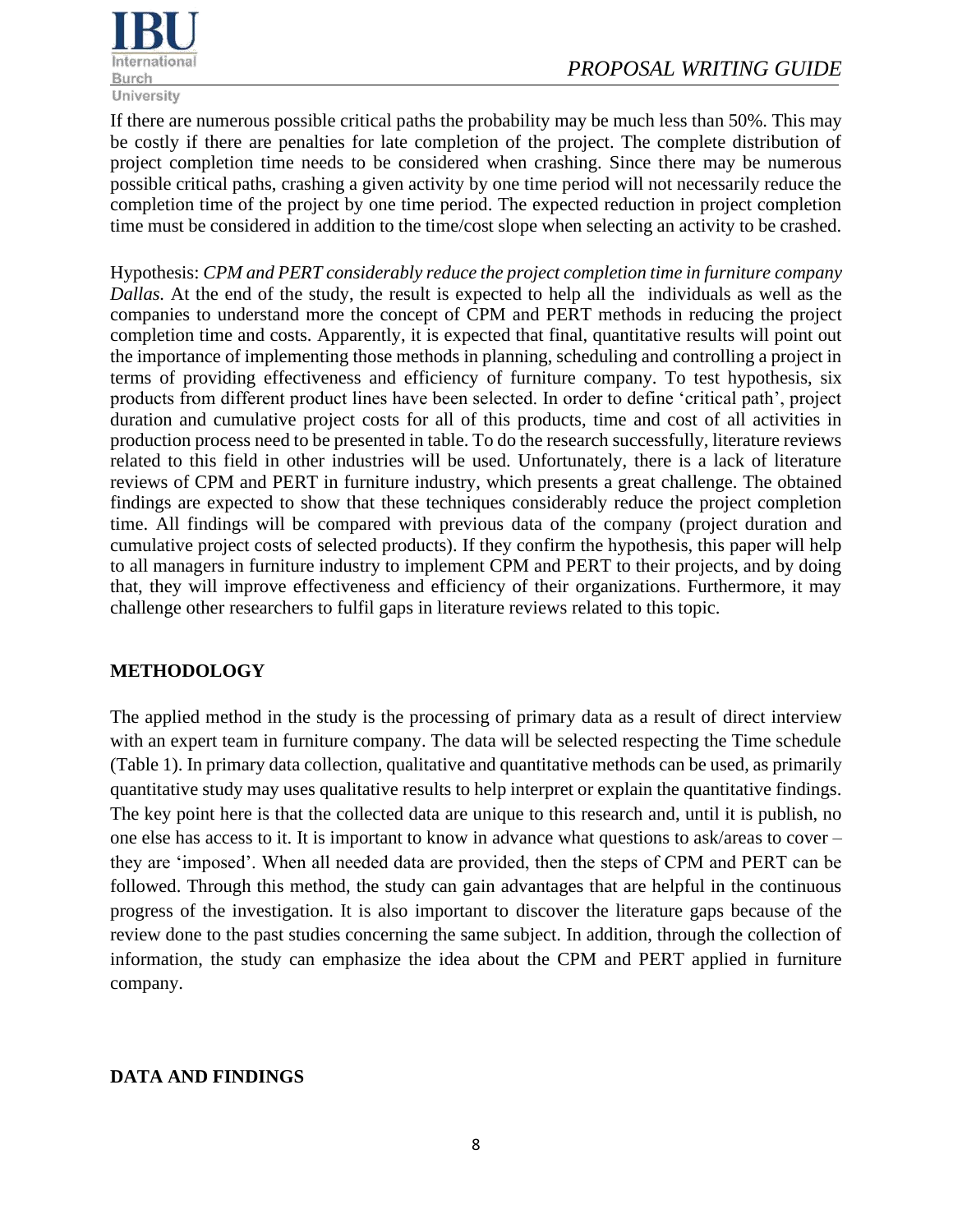

In this part the results of the data analysis are presented. The data were collected and then processed in response to the problems. Two fundamental goals drove the collection of the data and the subsequent data analysis. Those goals were to develop a base of knowledge about the technology education curriculum organizer, construction, as it is perceived and utilized relative to other curriculum organizers, and to determine if current perception and utilization are consistent with the basic goals or principles of technology education. These objectives were accomplished. The findings presented in this chapter demonstrate the potential for merging theory and practice.

#### **CONCLUSION**

The aim of this study was to find correlation between…Sample was comprised from…Data was collected through the means of…Data were processed analyzed with usage of … method. Findings showed that...Therefore we can conclude that...

This study will bring benefit to the several key groups. Benefit for government is…On the other hand benefit for scholarly world and future research is…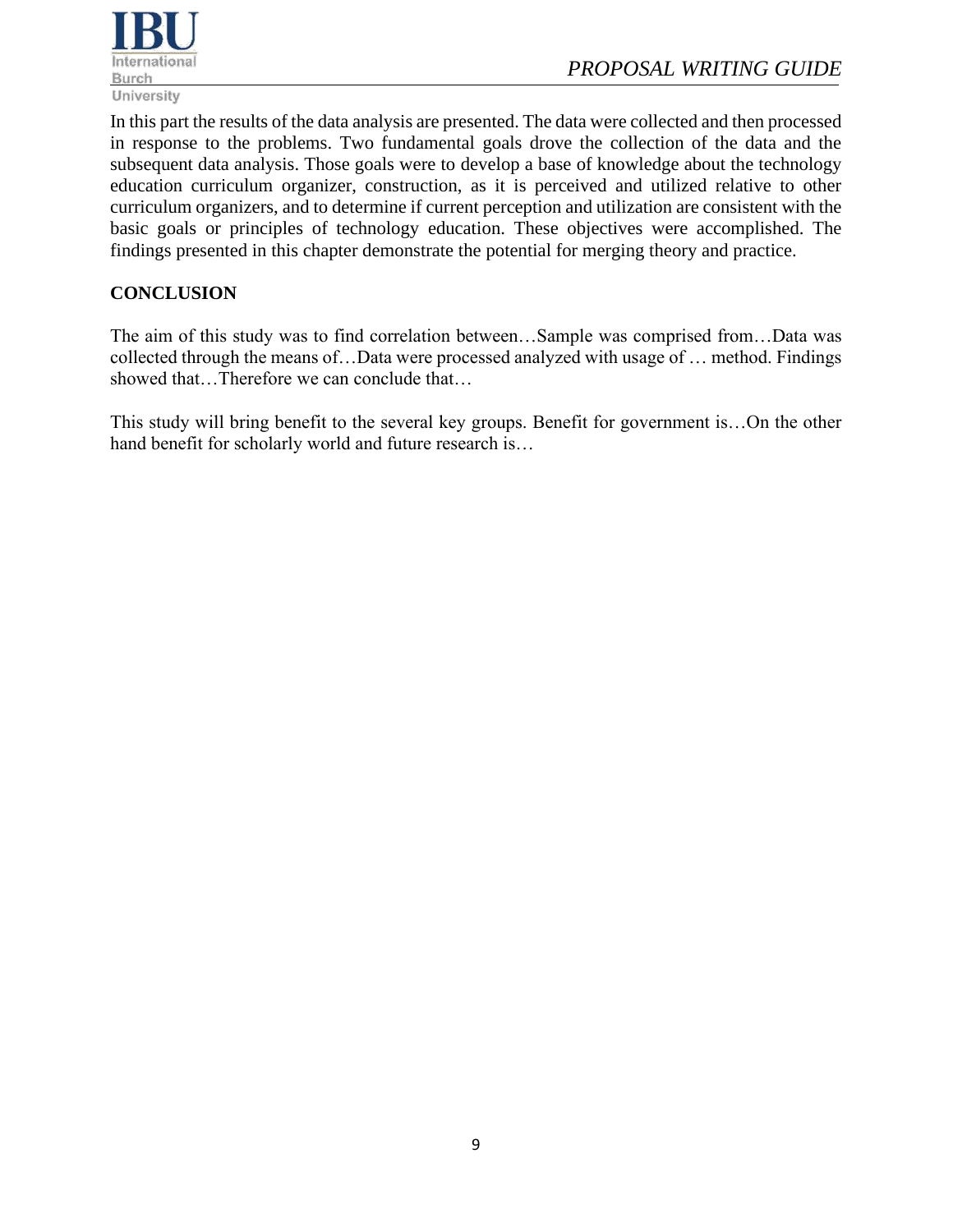



## **5. Publication Requirements Before Master's Thesis Defense<sup>4</sup>**

Table 2: Publications as Prerequisites to Defense

| <b>II CYCLE</b>                                                           | 2013/14                                                      | 2014/15                                       | 2015/16                                                                                                                                                                                                                                                                                                                   | 2017/2018                                                                                                                                                                                                                                                                                                                                                                                                 |
|---------------------------------------------------------------------------|--------------------------------------------------------------|-----------------------------------------------|---------------------------------------------------------------------------------------------------------------------------------------------------------------------------------------------------------------------------------------------------------------------------------------------------------------------------|-----------------------------------------------------------------------------------------------------------------------------------------------------------------------------------------------------------------------------------------------------------------------------------------------------------------------------------------------------------------------------------------------------------|
| <b>Faculty of</b><br><b>Economics</b><br>and Social<br><b>Sciences</b>    | $\bullet$ With<br>authorship                                 | $CO-$<br>of<br>supervisor, student            | Master with thesis $(4+1)$ i $(3+2)$ : 1<br>$\bullet$<br>article published or accepted by<br>international indexed journals or<br>international conference (with co-<br>authorship of supervisor);<br>without<br>Master<br>thesis<br>$(4+1)$ :<br>Publication is not prerequisite for<br>final work defense. <sup>6</sup> | <b>Master's with Thesis</b> $(4+1$ and $3+2)$ ; one article<br>related to the topic of thesis published or accepted in<br>internationally<br>indexed<br>journals<br><sub>or</sub><br>published/accepted<br>the<br>international<br>from<br>conference (in co-authorship with the supervisor)<br><b>Master's without Thesis</b> $(4+1)$ ; not necessary to<br>publish an article for a purpose of defense. |
| <b>Faculty of</b><br><b>Engineering</b><br>and Natural<br><b>Sciences</b> | article<br><b>proceeding</b><br>international<br>conference, | must publish one<br>in<br>of<br><sub>or</sub> | Publication is not prerequisite for<br>final work defense. <sup>2</sup>                                                                                                                                                                                                                                                   | <b>Master's with Thesis</b> $(4+1$ and $3+2)$ ; one article<br>related to the topic of thesis published or accepted in<br>internationally<br>indexed<br>journals<br><sub>or</sub><br>published/accepted<br>international<br>the<br>from<br>conference (in co-authorship with the supervisor)                                                                                                              |
| <b>Faculty of</b><br><b>Education and</b><br><b>Humanities</b>            | international                                                | scientific <b>journal</b> . <sup>5</sup>      | <b>1</b> article published or accepted by<br>indexed international journal or<br>international conference. <sup>2</sup>                                                                                                                                                                                                   | One article or a conference paper related to the<br>topic of thesis must be published in a scientific<br>indexed journal or international conference<br>proceeding book (with a conference presentation <sup>7</sup> )<br>(in co-authorship with the supervisor).<br>Article/Conference paper's<br>acceptance letter is acceptable for the defense                                                        |

<sup>4</sup> There are no publications requirements for Master's Project

<sup>&</sup>lt;sup>5</sup> Article 24, Rules of Study for II Cycle at International Burch University 2013/2014 – Adopted by Senate in LXVIII session

<sup>&</sup>lt;sup>6</sup> Article 28, Rules of Study for II Cycle at International Burch University 2015/2016 – Adopted by Senate in C session

<sup>&</sup>lt;sup>7</sup> Obligatiory for the article to be accepted.